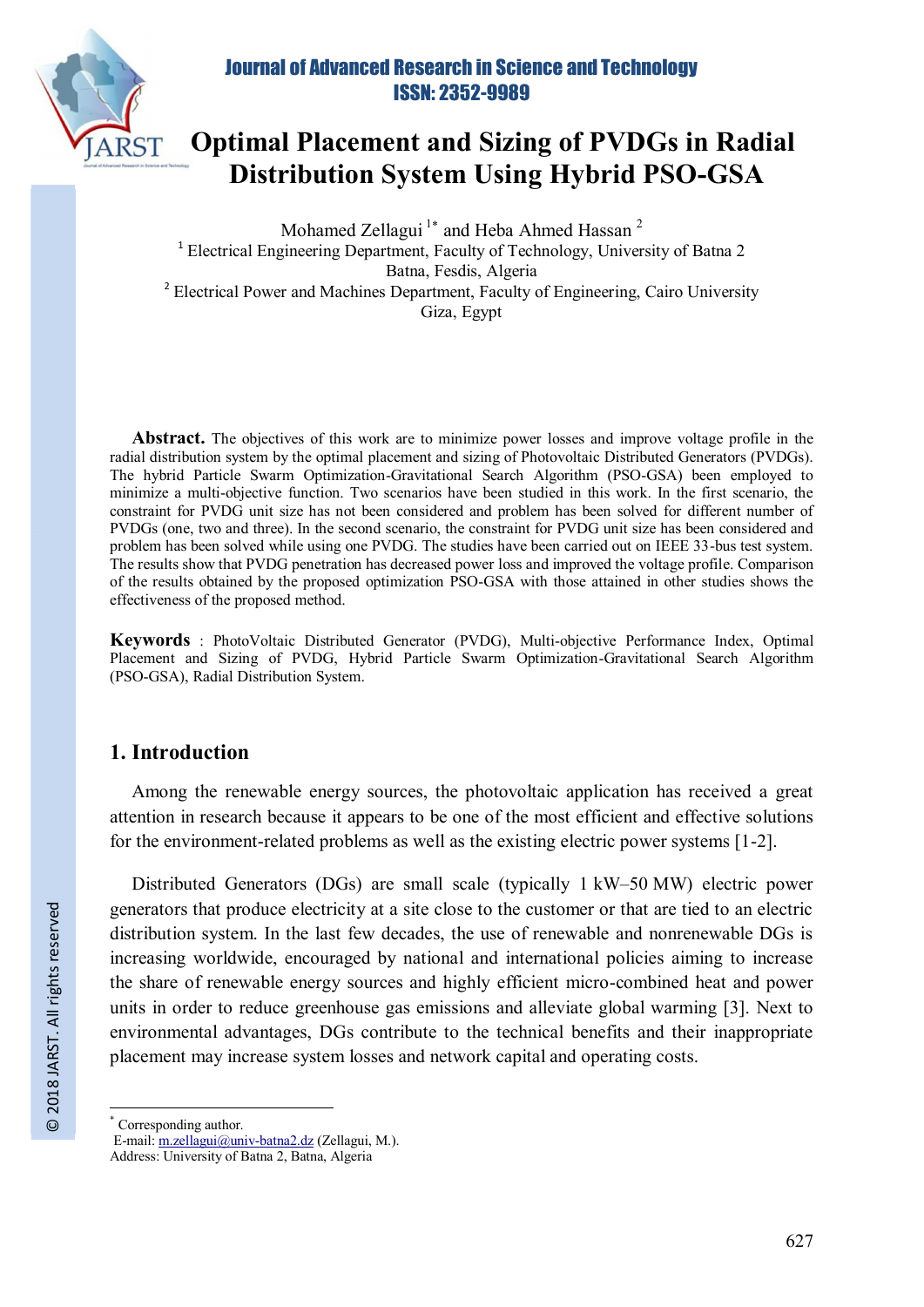The optimal placement of DGs can improve network performance in terms of voltage profile, reduce flows and system losses, and improve power quality and reliability of supply. The DG placement problem has always attracted the interest of many researchers [3]. In order to maximize the benefits of using DGs in power systems, it is crucial to find the best placement and size of DGs simultaneously [4].

Many techniques and optimization algorithms have been addressed in literature to deal with the problem of optimal placement and sizing of DGs in distribution systems such as Linear Programming (LP) [5], Nonlinear Programming (NLP) [6], Mixed Integer Non Linear Programming (MINLP) [7], Analytical Approach (AA) [8], Dynamic Programming (DP) [9], Genetic Algorithm (GA) [10], Particle Swarm Optimization (PSO) [11], Artificial Bee Colony (ABC) [12], Modified Artificial Bee Colony (MABC) [13], Harmony Search Algorithm (HSA) [14], Group Search Optimizer (GSO) [15], Sensitivity Approaches (SA) [16], Invasive Weed Optimization (IWO) [17], Firefly Optimization Algorithm (FOA) [18], Grey Wolf Optimizer (GWO) [19] and Krill Herd Algorithm (KHA) [20].

The number of PVDGs installed in distribution systems has been increasing significantly and their technical, economic and environmental impacts on the power system are being analyzed. Presently, the technical impacts of interest are voltage profile, power loss, power quality, reliability, protection, power control and stability [21].

The objectives of this paper are to minimize power losses and improve voltage profile in the radial distribution system by the optimal placement and sizing of PVDGs using a hybrid PSO-GSA.

## **2. Problem Formulation and Index**

#### *2.1. Objective Function Formulation*

The objective of this study is to minimize the power losses and improve the voltage profile by including an optimal size PVDG in an optimal location. The PVDG placement and its corresponding size in the distribution feeders can be optimally determined using the following function:

$$
\min f(P_{loss}, Q_{loss}, V_{level})
$$
\n(1)

In this work, several indices will be computed in order to describe the effect of PVDG in the power losses and voltage improvement. These indices are defined as follows:

*Real Power Loss Index (ILP):* This index is defined as follows:

$$
ILP = \frac{P_{loss}^{withPVDG}}{P_{loss}^{withhoutPVDG}}
$$
 (2)

Where,  $P_{loss}^{withPVDG}$ *P*<sup>*withoutPVDG R*<sup>*PVDG*</sup> *R*<sup>*PVDG*</sup> *Bs***<b>***kcBs***<b>***cks***<b>***nk***<sub>***c***</sub>***gx***<sub></sub>***k***<sub>***b***</sub><sub>***s***</sub>***gx***<sub></sub>***k***<sub>***b***</sub><sup>***s***</sup>***k***<sub>***b***</sub><sup>***g***</sup>***k***<sub>***b***</sub><sup>***g***</sup>***k***<sub>***b***</sub><sup>***g***</sup>***k***<sub>***b***</sub><sup>***k***</sup>***k***<sub>***b***</sub></sub>***k***<sub>***b***</sub><sup>***g</sup></sup>* PVDG, and is the total real system loss without including PVDG in the distribution system.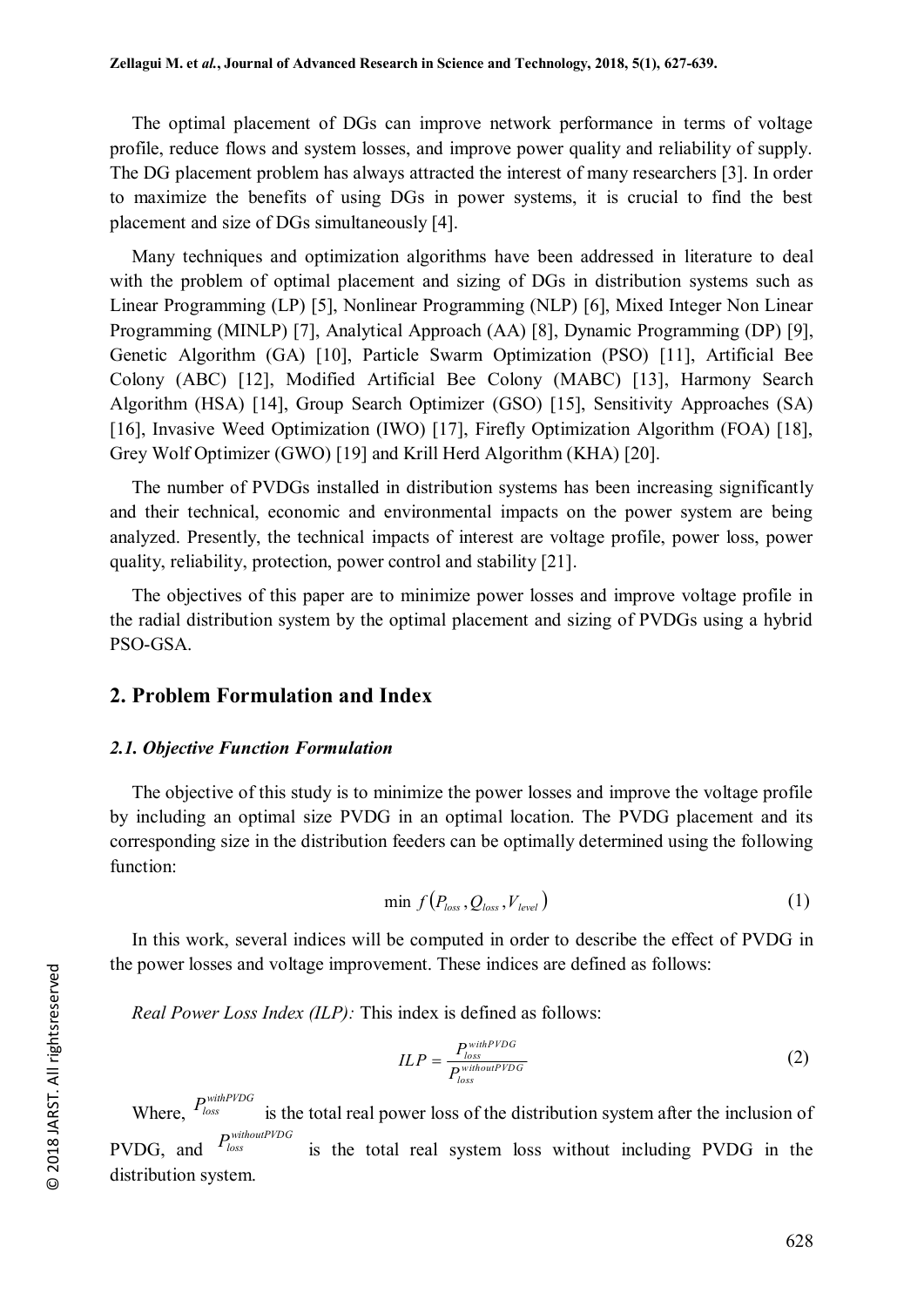*Reactive Power Loss Index (ILQ):* This index is defined as follows:

$$
ILQ = \frac{Q_{loss}^{withPVDG}}{Q_{loss}^{withbutPVDG}}
$$
 (3)

Where,  $Q_{loss}^{withPVDG}$  is the total reactive power loss of the distribution system after the inclusion of PVDG. And  $Q_{loss}^{withoutPDG}$ *is the total reactive system loss without including PVDG* in the distribution system.

*Voltage Profile Index (IVD):* One of the advantages of proper placement and size of the PVDG is the improvement in the voltage profile. This index penalizes a size–location pair which gives higher voltage deviations from the nominal value  $(V_{nom})$ . In this way, the closer the index is to zero the better is the network performance. This index is defined as follows:

$$
IVD = \binom{n}{i-2} \max \left[ \frac{|V_{nom}|-|V_i|}{|V_{nom}|} \right]
$$
 (4)

Where, *n* is the number of buses.

*The Multi-Objective Performance Index (IMO):* This index is produced from gathering the previously mentioned indices by the weighting factor assigned to that impact.

$$
IMO = w_1 * ILP + w_2 * ILQ + w_3 * IVD
$$
 (5)

The sum of the absolute values of the weights assigned to all indices should add up to one as shown in the following equation:

$$
w_1 + w_2 + w_3 = 1 \tag{6}
$$

This weighting factor is chosen by the planning engineer to reflect the relative importance of each parameter in the decision-making of PVDG placement and sizing. Table 1 shows the values for the weights used in this paper which are selected guided by the weights in [11-14]. However, these values may vary according to the concerns of the planning engineer.

Table 1. Weights of Indices

| <i>Indices</i> | <b>Weights</b> |
|----------------|----------------|
| ILP            | 0.55           |
| ILO            | 0.25           |
| IVD            | 02             |

#### *2.2. Constraint Formulation*

*Voltage Limits*: The voltage drop limits depend on the prescribed voltage regulation limits such that:

$$
V_{\min} \le V_i \le V_{\max} \tag{7}
$$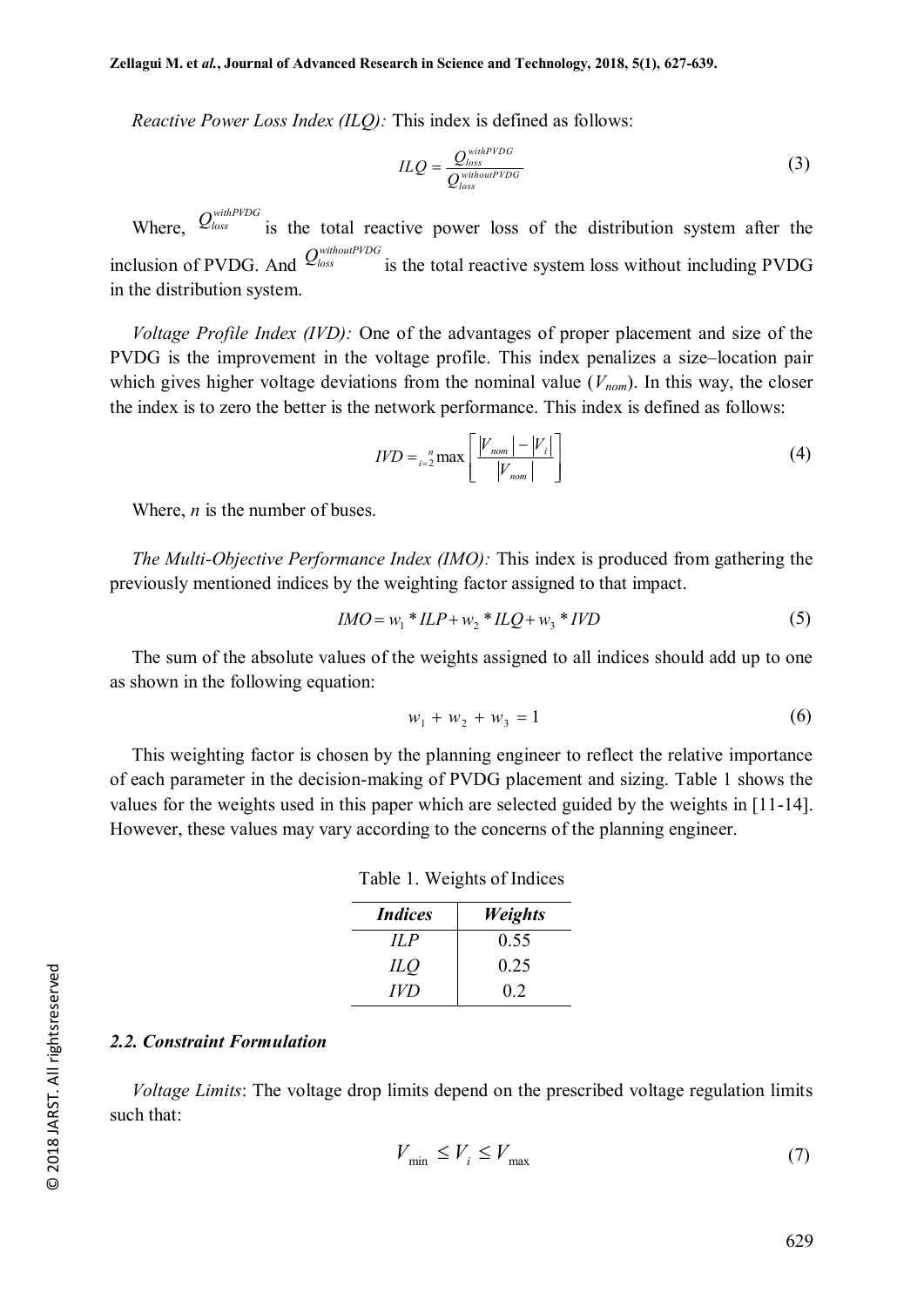*Line Thermal Limits*: Power flow through any distribution feeder must comply with the thermal capacity of the line such that:

$$
S_i \le S_{i, \max} \tag{8}
$$

*PVDG Capacity*: This constraint defines the boundaries of the power generation by PVDG:

$$
P_{\min}^{PVDG} \le P_i^{PVDG} \le P_{\max}^{PVDG} \tag{9}
$$

### **3. Application of PSO-GSA for Load Flow**

#### *3.1. Load Flow Method*

Traditional load flow methods, which incorporate the Gauss–Seidel method, the Newton– Raphson method and fast decoupled techniques, were primarily developed for transmission system analysis. Additionally, a Backward Forward Sweep method for radial distribution systems using basic circuit theories and laws is another well-known method [22, 23].

Distribution systems usually fall into the category of ill-conditioned power systems having high R/X ratios, due to which the methods like Newton–Raphson and fast decoupled, may provide inaccurate results and may not converge.

Therefore, traditional load flow methods cannot be directly applied to distribution systems since the assumptions made for transmission systems are not valid for the unique characteristics of distribution systems [15-20]. On the other hand, Backward Forward Sweep methods are quite suitable for radial networks with high R/X ratio [23].

#### *3.2. Standard PSO Algorithm [24]*

PSO is a population based stochastic optimization technique developed in 1995, inspired by social behavior of bird flocking or fish schooling [24]. In a PSO system, particles fly around in a multi-dimensional search space.

During flight, each particle adjusts its position according to its own experience (this value is called *Pbest*), and according to the experience of a neighboring particle (this value is called *Gbest*), made use of the best position encountered by itself and its neighbor. The velocity of each particle in the swarm is defined as follows [22]:

$$
v_i^{k+1} = \omega v_i^k + C_1 rand_1 \times (Pbest_i - x_i^k) + C_2 rand_2 \times (Gbest - x_i^k)
$$
(10)

Where, *c<sup>1</sup>* and *c2* are the weighting factors, *rand1* and *rand<sup>2</sup>* are two uniform random numbers between 1 and 2. The displacement of each particle in the research space is based on its position and its velocity:

$$
x_i^{k+1} = x_i^k + v_i^{k+1}
$$
 (11)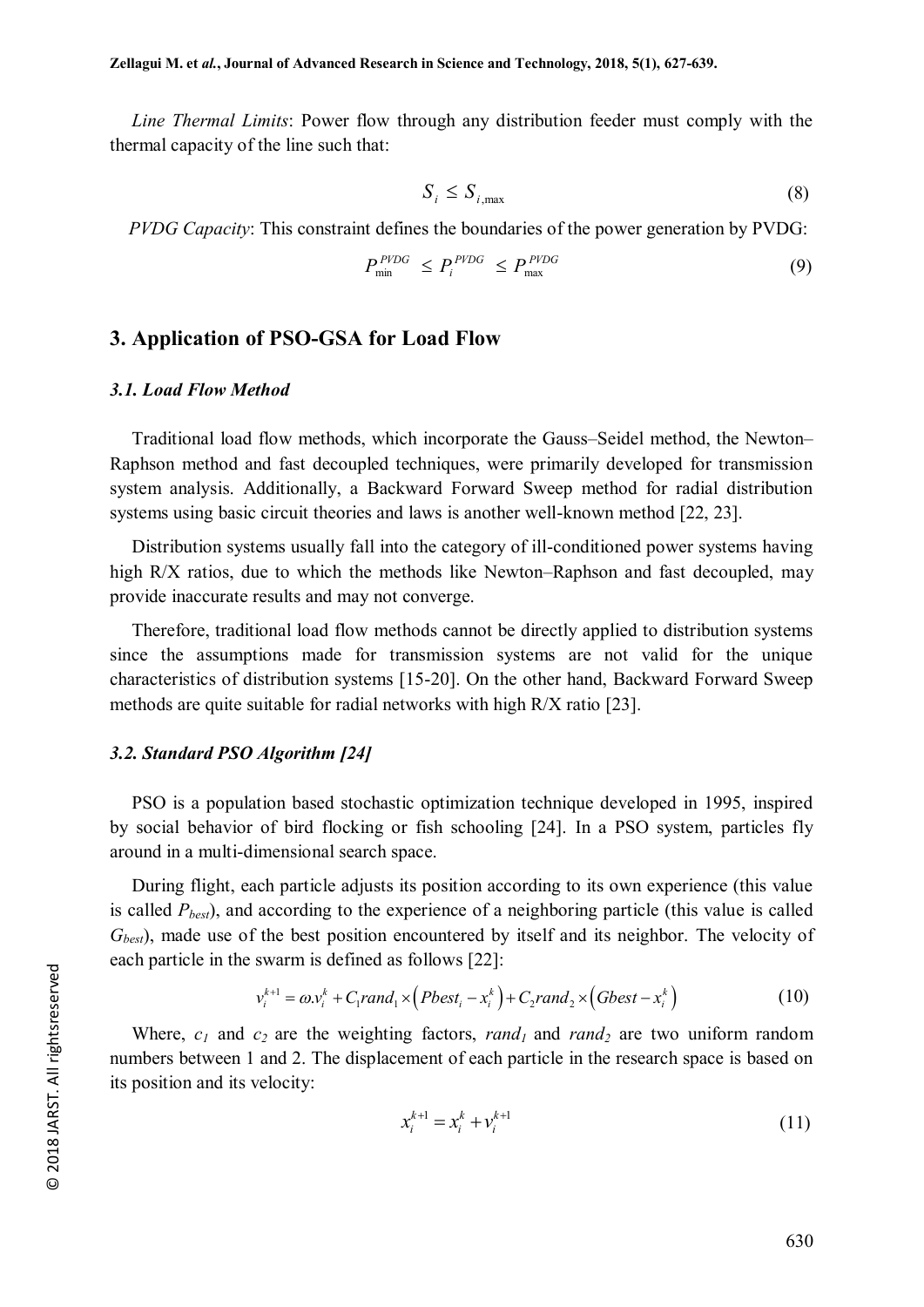Where,  $x_i^{k+1}$  and  $x_i^k$  are the position of particle *i* in the iteration  $k + 1$  and  $k$ , respectively. The weighting function  $(\omega)$  is defined as follows:

$$
\omega = \omega_{\text{max}} - \frac{\omega_{\text{max}} - \omega_{\text{min}}}{iter_{\text{max}}} \times iter \tag{12}
$$

#### *3.3 Standard GSA [25]*

GSA is a novel heuristic optimization method which was proposed in 2009 [23]. GSA can be considered as a collection of agents (candidate solutions), whose masses are proportional to their value of fitness function. During generations, all masses attract each other by the gravity forces between them. A heavier mass has the bigger attraction force. Therefore, the heavier masses which are probably close to the global optimum attract the other masses proportional to their distances. For a system with *N* agents, the algorithm starts with randomly placing all agents in search space. During all epochs, the gravitational force is defined as follows [25]:

$$
F_{ij}^{d}\left(k\right) = G\left(k\right) \frac{M_{pi}\left(k\right) M_{aj}\left(k\right)}{R_{ij}\left(k\right) + \varepsilon} \left[x_{j}^{d}\left(k\right) - x_{i}^{d}\left(k\right)\right]
$$
\n(13)

Where,

$$
G(k) = G_0 e^{\left(-\alpha \frac{I \text{ter}}{I \text{ter}_{\text{max}}}\right)}
$$
(14)

In a problem space with the dimension *d*, the total force that acts on agent *i* is calculated as follows:

$$
F_i^d(k) = \sum_{j=1, j\neq i}^N randF_{ij}^d(k)
$$
\n(15)

According to the law of motion, the acceleration of an agent is proportional to the result force and inverse of its mass, so the acceleration of all agents is calculated as follows:

$$
ac_i^d(k) = \frac{F_i^d(k)}{M_i(k)}
$$
 (16)

The velocity and position of agents are calculated as follows.

$$
v_i^d(k+1) = randv_i^d(k) + ac_i^d(k)
$$
\n(17)

$$
x_i^d\left(k+1\right) = v_i^d\left(k+1\right) + x_i^d\left(k\right) \tag{18}
$$

#### *3.4. Hybrid PSO-GSA*

The PSO-GSA is a novel hybrid population-based algorithm proposed in 2010 and 2013, respectively [26-27]. The basic idea of the hybrid PSO-GSA is to combine the ability of social thinking (*Gbest*) in PSO with the local search capability of GSA. In order to combine these algorithms, an equation is proposed as follows:

$$
v_i(k+1) = \omega.v_i(k) + C_1 rand_1 \times ac_i(k) + C_2 rand_2 \times (Gbest - x_i(k))
$$
\n(19)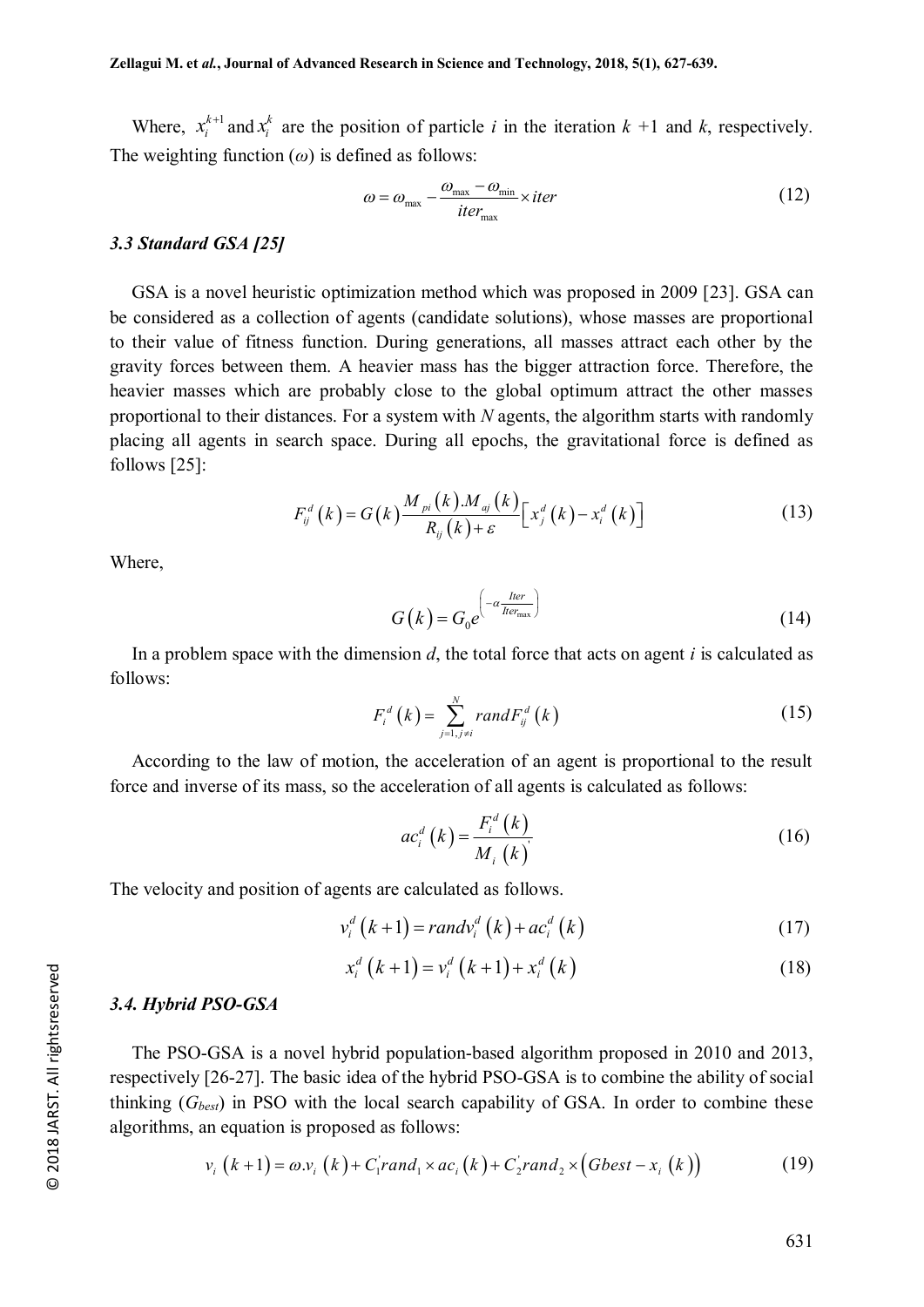In each iteration, the position of particles is updated as follows:

$$
x_i(k+1) = v_i(k+1) + x_i(k)
$$
 (20)

In the hybrid PSO-GSA, the quality of solutions is considered in the updated procedure. The agents near good solutions try to attract the other agents which are exploring the search space.

When all agents are near a good solution, they move very slowly. In this case, the *Gbest* helps them to exploit the global best. The hybrid PSO-GSA uses a memory (*Gbest*) to save the best solution found so far, so it is accessible anytime.

Each agent can observe the best solution so far and tend toward it. With adjusting *C1'* and  $C_2$ <sup>'</sup>, the abilities of global search and local search can be balanced. The use of the hybrid PSO-GSA for optimal coordination problem required the determination of several steps as follows [27]:

*Initialize Population:* The hybrid PSO-GSA must be provided with population number and the initial range of population at the start. The user can specify a range of values as the initial population.

*Fitness Evaluation:* Each particle in the initial population is evaluated using the fitness function which is the driving force behind the PSO-GSA.

*Calculation of Parameters:* Gravitational force, gravitational constant and resultant forces among agents are calculated using (13), (14) and (15), respectively. After that, the accelerations of particles are defined as (16).

*Update Velocities and Positions:* The velocities of all agents can be calculated using (19). Finally, the positions of agents are defined as (20). Both velocities and positions are updated with the new values.

*Termination:* Iteration will be stopped if the stopping criterion is satisfied. In this algorithm, a maximum generation of 200 and tolerance of  $10^{-6}$  is used as stopping criterion.

*Results:* Print out the optimal solution to the target problem. The best solution includes the optimal placement and sizes of PVDGs and the corresponding fitness value representing the minimum total real power loss.

## **4. Case Study, Results and Discussions**

The studies have been carried out on an IEEE 33-bus test system. The load has been modelled as constant reactive power. Two load scenarios are studied which are Scenario I and Scenario II.

In Scenario I, the constraint for PVDG unit size has not been considered and the problem has been solved for different number of PVDGs (one, two and three).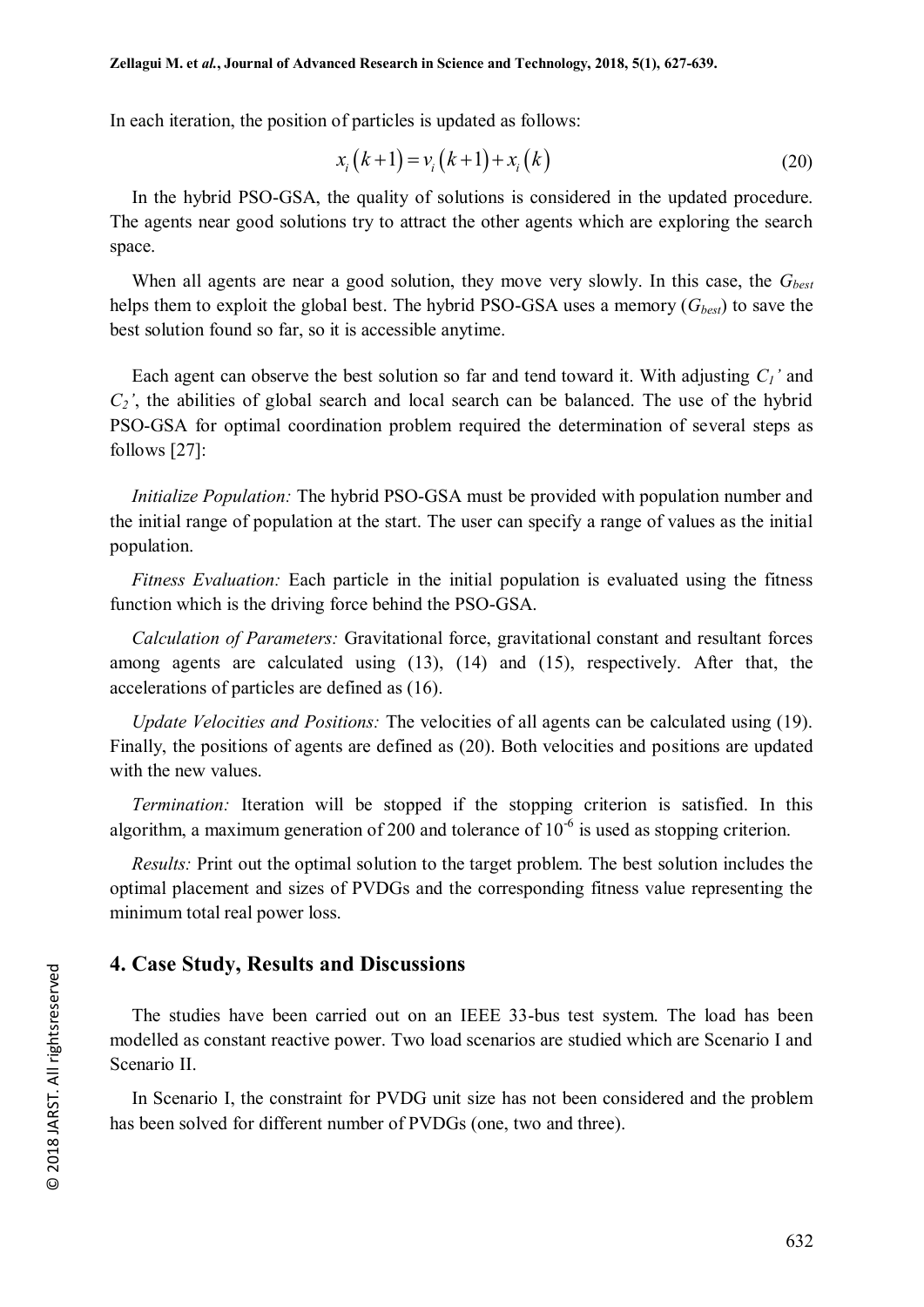In Scenario II, the constraint for PVDG unit size has been considered and the problem has been solved for one PVDG. The total active power penetration of the distribution system represents the constraint for PVDG unit size in this scenario.

The substation voltage in both scenarios was considered as 1.0 p.u. PVDGs can be connected to any bus except the first bus which is considered to be the slack bus.

The proposed PSO-GSA was applied to the IEEE 33-bus test system to determine the optimal size and placement of PVDG units such that the multi-objective function given in equation (5) is minimized. For this test system, three PVDG units were optimally sized and placed.

The IEEE 33-bus test system shown in Fig. 1 operates at 12.66 kV. The network data can be found in [13], [17-18]. This test network has loads connected to all buses except bus 1. The total demand of the network is 3.715 MW and 2.3 MVar.



Fig. 1. Single line diagram of the IEEE 33-bus test system.

The power losses of the IEEE 33-bus test system for the base case (without using PVDG) are 201.7897 kW and 74.1422 kVar.

### *4.1. Scenario I*

As earlier mentioned, the PVDG size constraint is not considered in this scenario. The proposed PSO-GSA results were obtained after carrying out 10 independent runs. In other words, the initial population was randomly generated in each run.

Table 2 shows the best results as well as the voltage and power losses of the IEEE 33-bus test system for Scenario I. Fig. 2 and Fig. 3 illustrate the voltage profiles and PSO-GSA convergence for PVDG placement, respectively.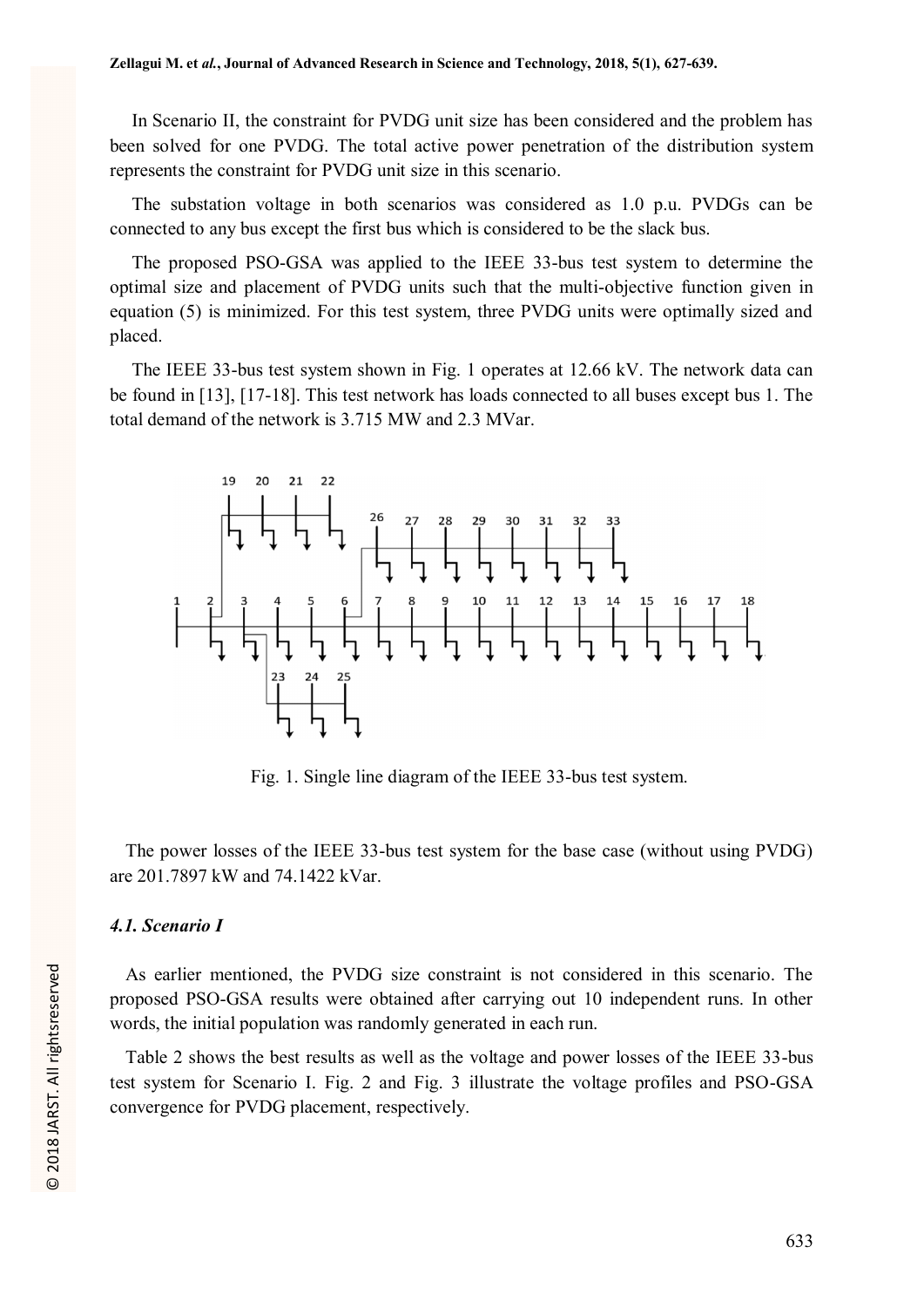|                       |            | <b>Impact Index</b> | <b>PVDG</b><br><b>Placement</b> | <b>PVDG Size</b><br>(kW) | $P_{loss}$<br>(kW) | $Q_{loss}$<br>(kVar) |
|-----------------------|------------|---------------------|---------------------------------|--------------------------|--------------------|----------------------|
| One<br><b>PVDG</b>    | ILP        | 0.50913             |                                 | 2594.8287                | 102.7901           | 74.1464              |
|                       | ILQ        | 0.55064             | 6                               |                          |                    |                      |
|                       | <b>IVD</b> | 0.04757             |                                 |                          |                    |                      |
|                       | <i>IMO</i> | 0.42720             |                                 |                          |                    |                      |
| Two                   | ILP        | 0.41062             | 13                              | 853.70764                |                    | 56.8199              |
|                       | ILQ        | 0.42196             |                                 |                          | 82.9005            |                      |
| <b>PVDGs</b>          | <b>IVD</b> | 0.02657             | 30                              | 1196.6774                |                    |                      |
|                       | IMO        | 0.33664             |                                 |                          |                    |                      |
| Three<br><b>PVDGs</b> | ILP        | 0.34372             | 14                              | 759.09867                |                    |                      |
|                       | ILQ        | 0.35712             | 24                              | 1059.4371                | 69.3939            | 48.0883              |
|                       | <b>IVD</b> | 0.02650             | 30                              | 1118.1396                |                    |                      |
|                       | IMO        | 0.28362             |                                 |                          |                    |                      |

Table 2. Results for Scenario I.

Table 3. Voltage and power loss for Scenario I.

| Case         | Power Loss as %<br>of Total Active<br>Load | <b>Power Loss</b><br><b>Reduction%</b> | <b>Minimum</b><br>Voltage (p.u.) |  |
|--------------|--------------------------------------------|----------------------------------------|----------------------------------|--|
| No           | 5.430                                      |                                        | 0.91340                          |  |
| <b>PVDG</b>  |                                            |                                        |                                  |  |
| One          | 2.766                                      | 49.06                                  | 0.95241                          |  |
| <b>PVDG</b>  |                                            |                                        |                                  |  |
| Two          | 2.231                                      | 58.91                                  | 0.97343                          |  |
| <b>PVDGs</b> |                                            |                                        |                                  |  |
| Three        | 1.867                                      | 65.61                                  | 0.97351                          |  |
| <b>PVDGs</b> |                                            |                                        |                                  |  |



Fig. 2. Voltage profiles for Scenario I.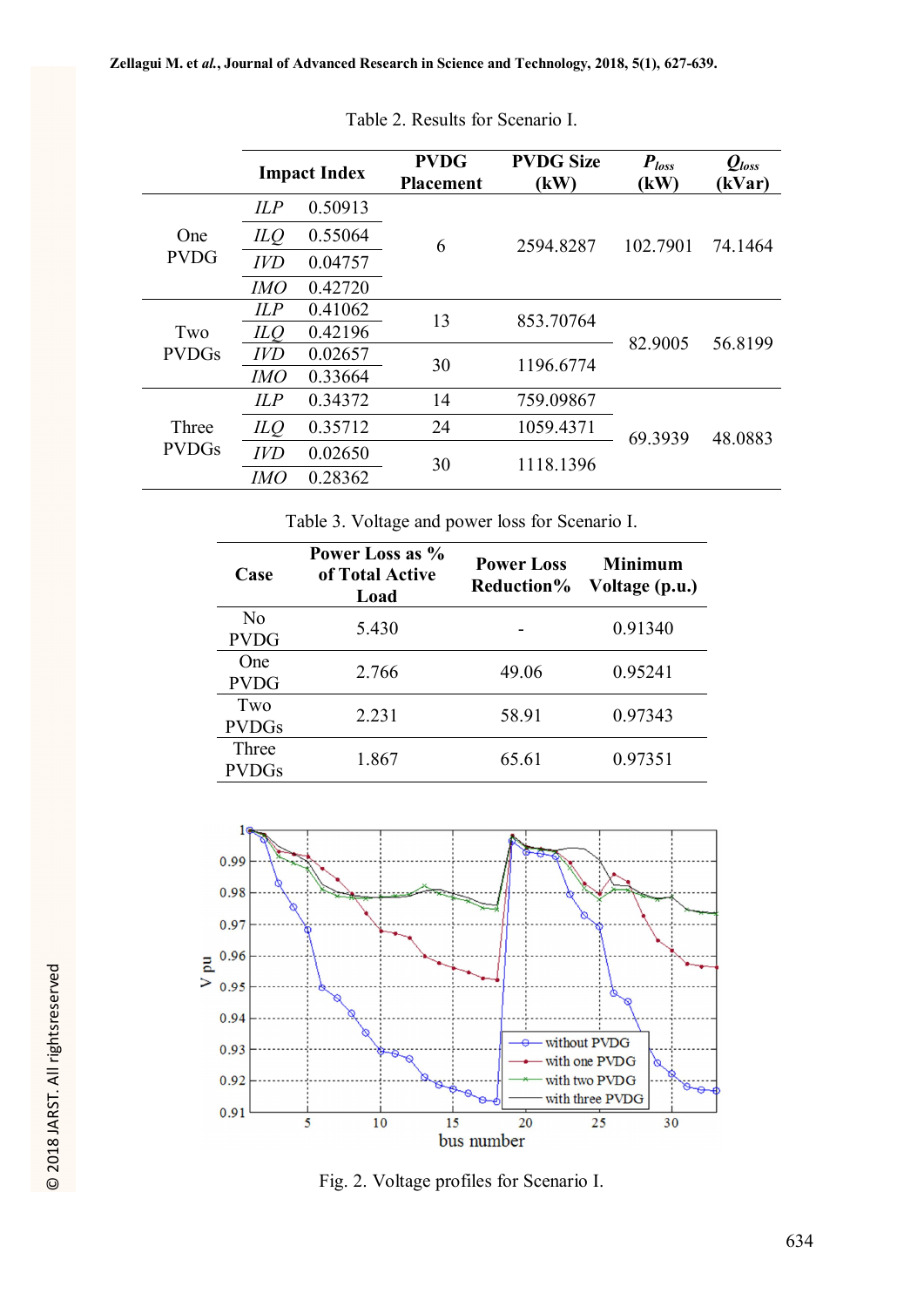

Fig. 3. The convergence of the PSO-GSA.

Table 3 and Fig. 2 show how PVDG cases power loss reduction and voltage improvement on IEEE 33-bus test system for the first scenario. In the case of using three PVDGs, the power loss reduction is 52.39 % and the minimum voltage is improved from 0.91340 p.u. to 0.97351 p.u.

## *4.2. Scenario II*

The PVDG size constraint is considered in this scenario. Table 4 shows the best results as well as the voltage and power losses of the IEEE 33-bus test system for Scenario II. Table 5 and Fig. 4 illustrate the power losses and voltage profiles.

| <b>Power Generation</b><br>of PVDG | <b>Impact Index</b> |          | <b>PVDG</b><br><b>Placement</b> | <b>PVDG Size</b><br>(kW) | $P_{loss}$<br>(kW) | $Q_{loss}$<br>(kVar) |
|------------------------------------|---------------------|----------|---------------------------------|--------------------------|--------------------|----------------------|
|                                    | ILP                 | 0.79504  |                                 | 370                      | 160.5123           | 106.115              |
| 370 kW                             | ILO                 | 0.78805  | 16                              |                          |                    |                      |
| $(10\%)$                           | <b>IVD</b>          | 0.07711  |                                 |                          |                    |                      |
|                                    | <b>IMO</b>          | 0.6497   |                                 |                          |                    |                      |
|                                    | ILP                 | 0.72712  | 15                              | 555                      | 146.8012           | 97.0985              |
| 555 kW                             | ILQ                 | 0.72109  |                                 |                          |                    |                      |
| $(15\%)$                           | <b>IVD</b>          | 0.07415  |                                 |                          |                    |                      |
|                                    | <b>IMO</b>          | 0.59502  |                                 |                          |                    |                      |
|                                    | ILP                 | 0.62978  |                                 |                          |                    |                      |
| 930 kW                             | ILQ                 | 0.64179  | 30                              | 930                      | 127.149            | 86.4207              |
| $(25\%)$                           | <b>IVD</b>          | 0.071684 |                                 |                          |                    |                      |
|                                    | IMO                 | 0.52116  |                                 |                          |                    |                      |

Table 4. Results for Scenario II.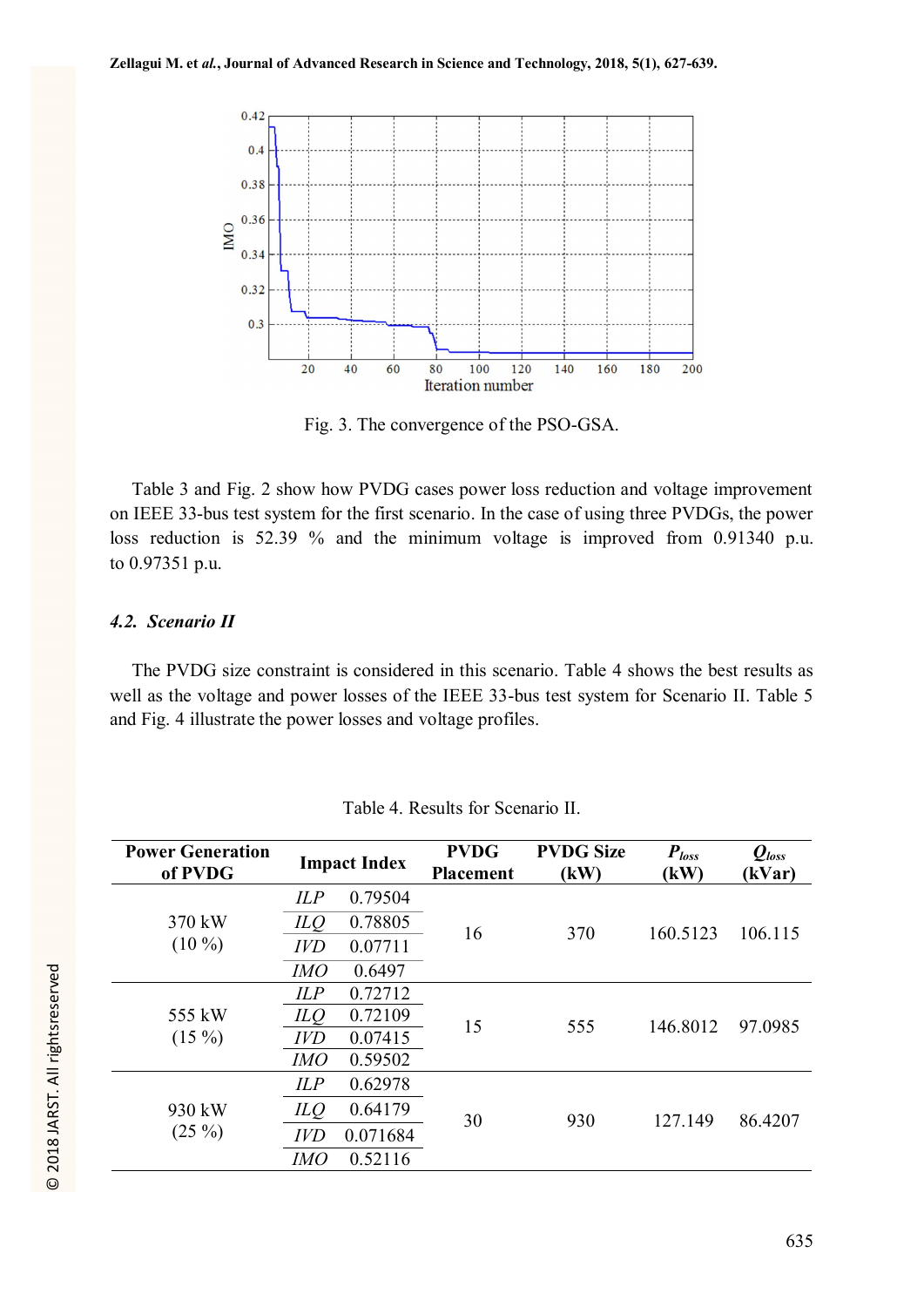| Case               | Power Loss as % of<br><b>Total Active Load</b> | <b>Power Loss</b><br><b>Reduction %</b> | <b>Minimum</b><br>Voltage (p.u.) |  |
|--------------------|------------------------------------------------|-----------------------------------------|----------------------------------|--|
| No.<br><b>PVDG</b> | 5.4300                                         |                                         | 0.9134                           |  |
| 370 kW<br>$(10\%)$ | 4.3206                                         | 20.43                                   | 0.92281                          |  |
| 555 kW<br>(15%)    | 3.9515                                         | 27.22                                   | 0.92587                          |  |
| 930 kW<br>(25%)    | 3.4221                                         | 36.97                                   | 0.92832                          |  |

Table 5. Voltage and power loss for Scenario II.



Fig. 4. Voltage profiles of Scenario II.

Results of the IEEE 33-bus test system for the second scenario revealed that in the case of having a PVDG size of 25 % of the total active load, the power loss is reduced by 36.97 % and the minimum voltage is improved to 0.92832 p.u.

## *4.3. Comparative Study*

The comparative study has been done for validity of the results. As shown in Table 6, the results of the hybrid PSO-GSA for IEEE 33-bus test system were compared with the solutions obtained using the following algorithms: the Analytical Approach (AA) [8], Genetic Algorithm (GA) [10], Artificial Bee Colony (ABC) [12] and Modified Artificial Bee Colony (MABC) [13].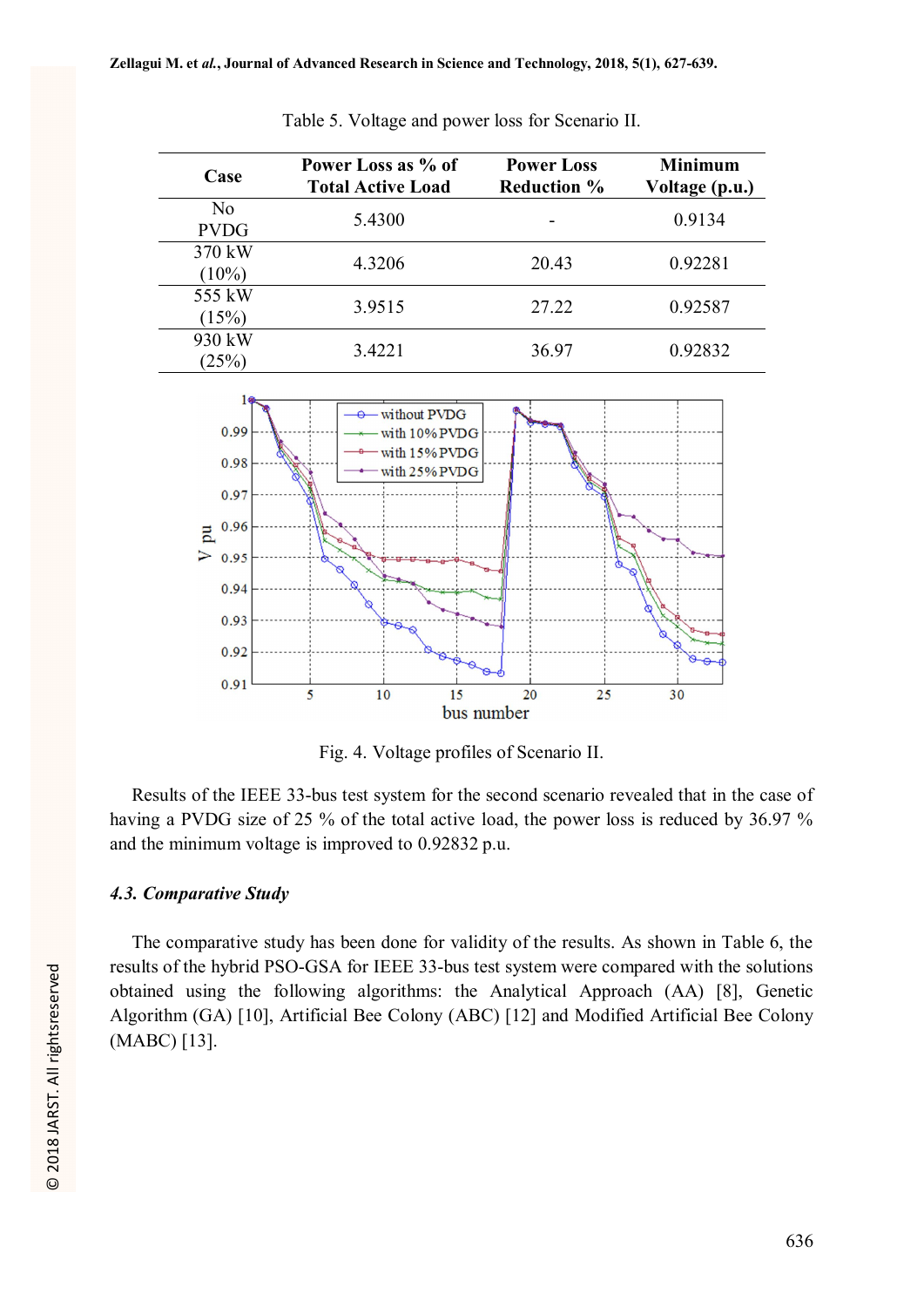|                       | Case                      | AA<br>[8] | <b>GA</b><br>[10] | <b>ABC</b><br>[12] | <b>MABC</b><br>[13]                 | <b>Proposed</b><br><b>PSO-GSA</b> |
|-----------------------|---------------------------|-----------|-------------------|--------------------|-------------------------------------|-----------------------------------|
| One<br><b>PVDGs</b>   | Placement, Size<br>(kW)   | 6, 2490   | 6,2380            | 6, 2400            | 6,2590                              | 6, 2594                           |
|                       | Power Loss<br>Reduction % | 47.33     | 44.83             | 48.19              | 46.92                               | 49.06                             |
| Two<br><b>PVDGs</b>   | Placement, Size<br>(kW)   |           |                   |                    | 6, 1958.9<br>14, 606.3              | 13,853<br>30, 1196                |
|                       | Power Loss<br>Reduction % |           |                   |                    | 56.22                               | 58.91                             |
| Three<br><b>PVDGs</b> | Placement, Size<br>(kW)   |           |                   |                    | 6, 1189.1<br>14, 646.9<br>31, 686.3 | 14, 759<br>24, 1059<br>30, 1118   |
|                       | Power Loss<br>Reduction % |           |                   |                    | 65.01                               | 65.61                             |

Table 6. Comparative study for Scenario I.

The comparison shows that the proposed PSO-GSA methodology is more effective in determining the optimal placement and size of PVDGs for minimizing power losses.

## **5. Conclusions**

In this paper, applied hybrid PSO-GSA for optimal PVDGs placement and size in radial distribution system. The goal of this optimization was minimizing the power losses and improving the voltage profile by using PVDG.

The simulation results demonstrate that the optimal placement and sizing of PVDGs can reduce the power losses and improve the voltage profile. The results obtained for the test system were compared by those obtained while using other existing algorithms, where the proposed hybrid PSO-GSA showed superiority in minimizing the power losses.

## **6. References**

- [1] A. McEvoy, T. Markvart and L. Castaner, *"Practical Handbook of Photovoltaic's - Fundamentals and Applications"*, Elsevier, UK, 2012.
- [2] D. Singh, D. Singh and K. S. Verma, *"Electrical Impact of Photovoltaic Planting Distributed Network"*, IEEE Transactions on Industry Applications, Vol. 45, No. 1, pp. 427-436, 2009.
- [3] P. S. Georgilakis and N. D. Hatziargyriou, *"Optimal Distributed Generation Placement in Power Distribution Networks: Models, Methods, and Future Research"*, *IEEE Transactions* on *Power Systems*, Vol. 28, No. 3, pp. 3420-3428, 2013.
- [4] A. Ameli, S. Bahrami, F. khazaeli and M. R. Haghifam, *"Optimum Location of Resources in Distributed Planning"*, IEEE Transactions on Power Delivery, Vol. 29, No. 4, pp. 1831-1840, 2014.
- [5] G. Harrison, and A. Wallace, *"Optimal Power Flow Evaluation of Distribution Network Capacity for the Connection of Distributed Generation"*, IEE Generation, Transmission & Distribution, Vol. 152, No. 1, pp. 115-122, 2005.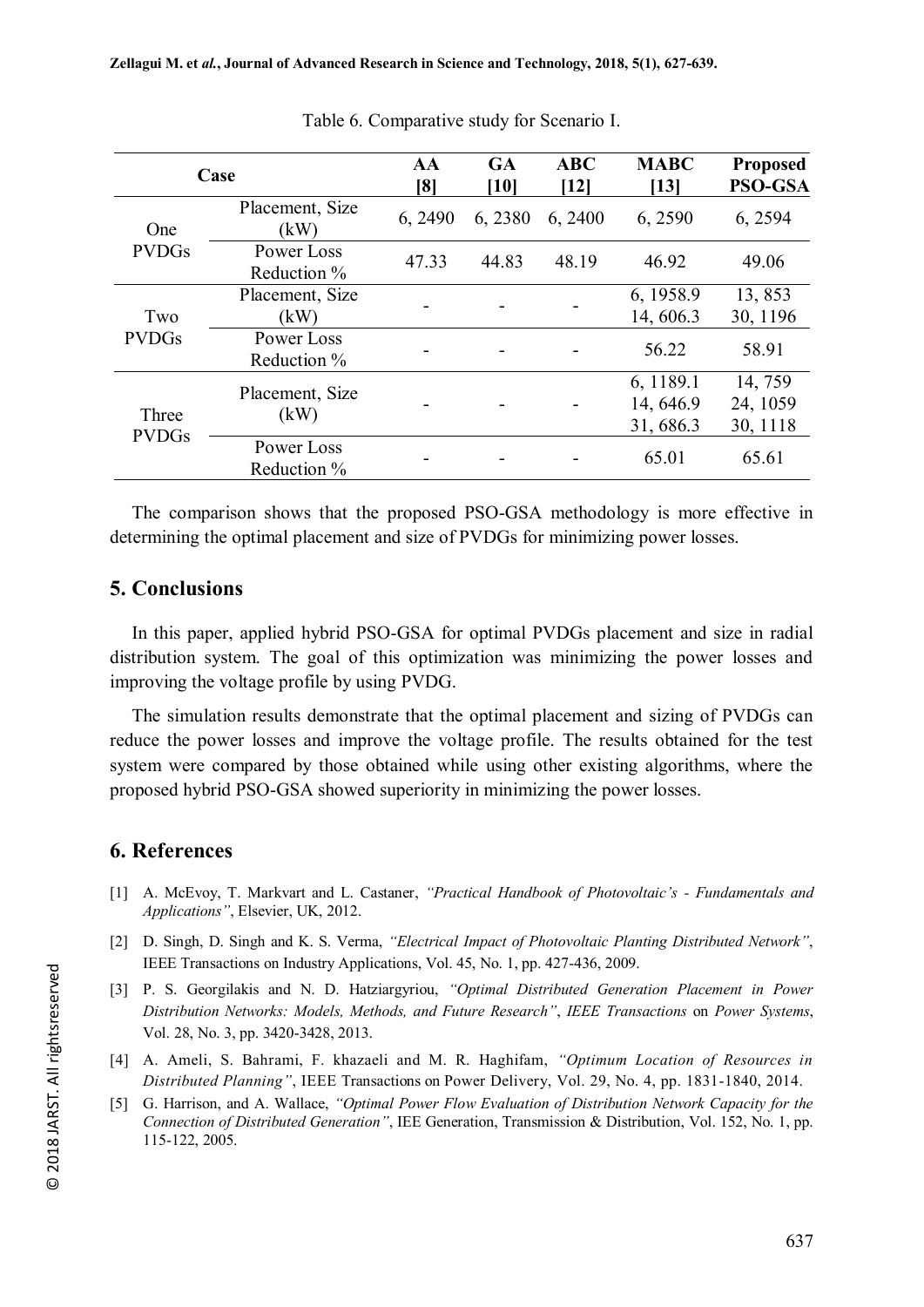- [6] W. El-Khattam, Y. Hegazi, and M. M. Salama, *"An Integrated Distributed Generation Optimization Model for Distribution System Planning"*, IEEE Transactions on Power Systems, Vol. 20, No. 2, pp. 1158-1165, 2005.
- [7] S. Porkar, P. Poure, A. Abbaspour-Tehrani-Fard, and S. Saadate, *"Optimal Allocation of Distributed Generation Using a Two-Stage Multi-Objective Mixed-Integer-Nonlinear Programming"*, European Transactions on Electrical Power, Vol. 21, No. 1, pp. 1072-1087, 2011.
- [8] N. Acharya, P. Mahat, and N. Mithulananthan, *"An Analytical Approach for DG Allocation in Primary Distribution Network"*, Electric Power Systems Research, Vol. 28, No. 10, pp. 669-678, 2006.
- [9] N. Khalesi, N. Rezaei, and M. R. Haghifam, *"DG Allocation with Application of Dynamic Programming for Loss Reduction and Reliability Improvement"*, *International Journal of Electrical Power* & *Energy Systems*, Vol. 33, No. 2, pp. 288-295, 2011.
- [10] T. N. Shukla, S. P. Singh, V. Srinivasarao, and K. B. Naik, *"Optimal Sizing of Distributed Generation Placed on Radial Distribution Systems"* , *Electric Power Components* and *Systems*, Vol. 38, No. 3, pp. 260-274, 2010.
- [11] M. Gomez-Gonzalez, A. López, and F. Jurado, *"Optimization of Distributed Generation Systems Using a New Discrete PSO and OPF"*, Electric Power Systems Research, Vol. 84, No. 1, pp. 174-180, 2012.
- [12] F. S. Abu-Mouti and M. E. El-Hawary, *"Optimal Distributed Generation Allocation and Sizing in Distribution Systems via Artificial Bee Colony Algorithm"*, EEE Transactions on Power Delivery, Vol. 26, No. 4, pp. 2090-2101, 2011.
- [13] I. Hussain, and A. K. Roy, *"Optimal Distributed Generation Allocation in Distribution Systems Employing Modified Artificial Bee Colony Algorithm to Reduce Losses and Improve Voltage Profile"*, IEEE International Conference 6n Advances In Engineering, Science and Management, Tamil Nadu, India, 30-31 March *2012*.
- [14] K. Nekooei, M. M. Farsangi, H. N. Pour, and K. Y. Lee*, "An Improved Multi-Objective Harmony Search for Optimal Placement of DGs in Distribution Systems"*, IEEE Transaction on Smart Grid, Vol. 4, No. 1, pp. 557- 567, 2013.
- [15] Q. Kang, M. C. Zhou, J. An, and Q. Wu, *"Swarm Intelligence Approaches to Optimal Power Flow Problem with Distributed Generator Failures in Power Networks"*, IEEE Transactions on Automation Science and Engineering, Vol. 10, No. 2, pp. 343-353, 2013.
- [16] V. V. S. N. Murthy, and A. Kumar, *"Comparison of Optimal DG Allocation Methods in Radial Distribution Systems based on Sensitivity Approaches"*, International Journal of Electrical Power and Energy Systems, Vol. 53, pp. 450-467, 2013.
- [17] D. R. Prabha , and T. Jayabarathi, *"Optimal Placement and Sizing of Multiple Distributed Generating Units in Distribution Networks by Invasive Weed Optimization Algorithm"*, Ain Shams Engineering Journal, Volume 7, Issue 2, pp. 683-694, 2016.
- [18] M. M. Othman, W. El-Khattam, Y. G. Hegazy, and A. Y. Abdelaziz, *"Optimal Placement and Sizing of Voltage Controlled Distributed Generators in Unbalanced Distribution Networks Using Supervised Firefly Algorithm"*, International Journal of Electrical Power & Energy Systems, Vol. 82, pp. 105-113, 2016.
- [19] U. Sultana, Azhar B. Khairuddin, A. S. Mokhtar, N. Zareen, and B. Sultana, *"Grey Wolf Optimizer based Placement and Sizing of Multiple Distributed Generation in the Distribution System"*, Energy, Vol. 111, pp. 525-536, 2016.
- [20] S. Sultana, and P. K. Roy, *"Krill Herd Algorithm for Optimal Location of Distributed Generator in Radial Distribution System"*, Applied Soft Computing, Vol. 40, pp. 391-404, 2016.
- [21] H. L. Willis, and W. G. Scott, *"Distributed Power Generation: Planning and Evaluation"*, Marcel Dekker, New York, USA, 2000.
- [22] L. Powell, *"Power System Load Flow Analysis"*, McGraw-Hill Education Publishing, USA, 2004.
- [23] J.D. Glover, T. Overbye, and M.S. Sarma, *"Power System Analysis and Design"*, 6th Edition, Cengage Learning, USA, 2016.